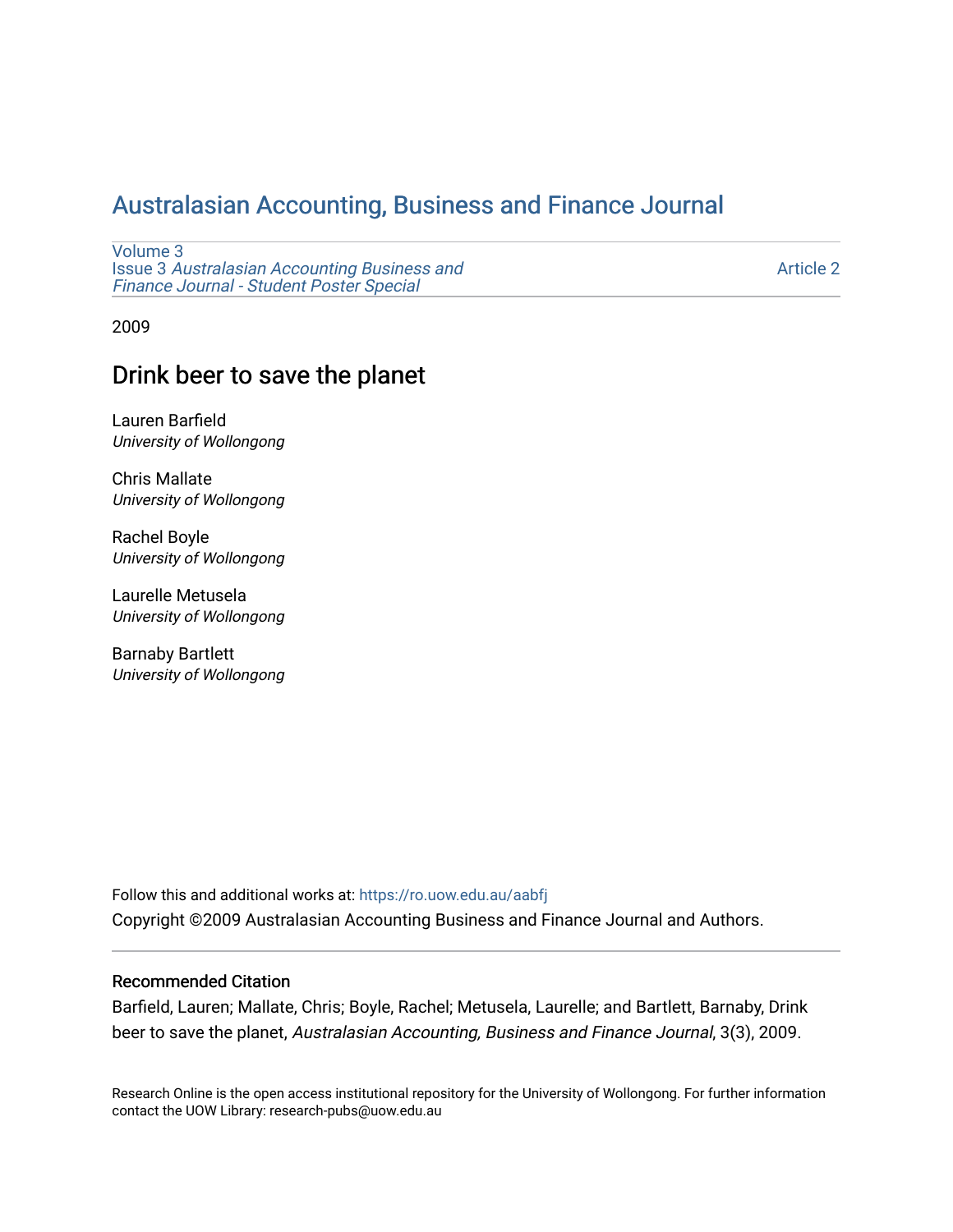# Drink beer to save the planet

#### Abstract

This student poster display example considers the ethics of the marketing of the "Cascade Green" beer in Australia. Issues considered include the ethics of marketing beer, the environmental impacts of the beers marketing and packaging and a reflection upon the societal impacts of the product.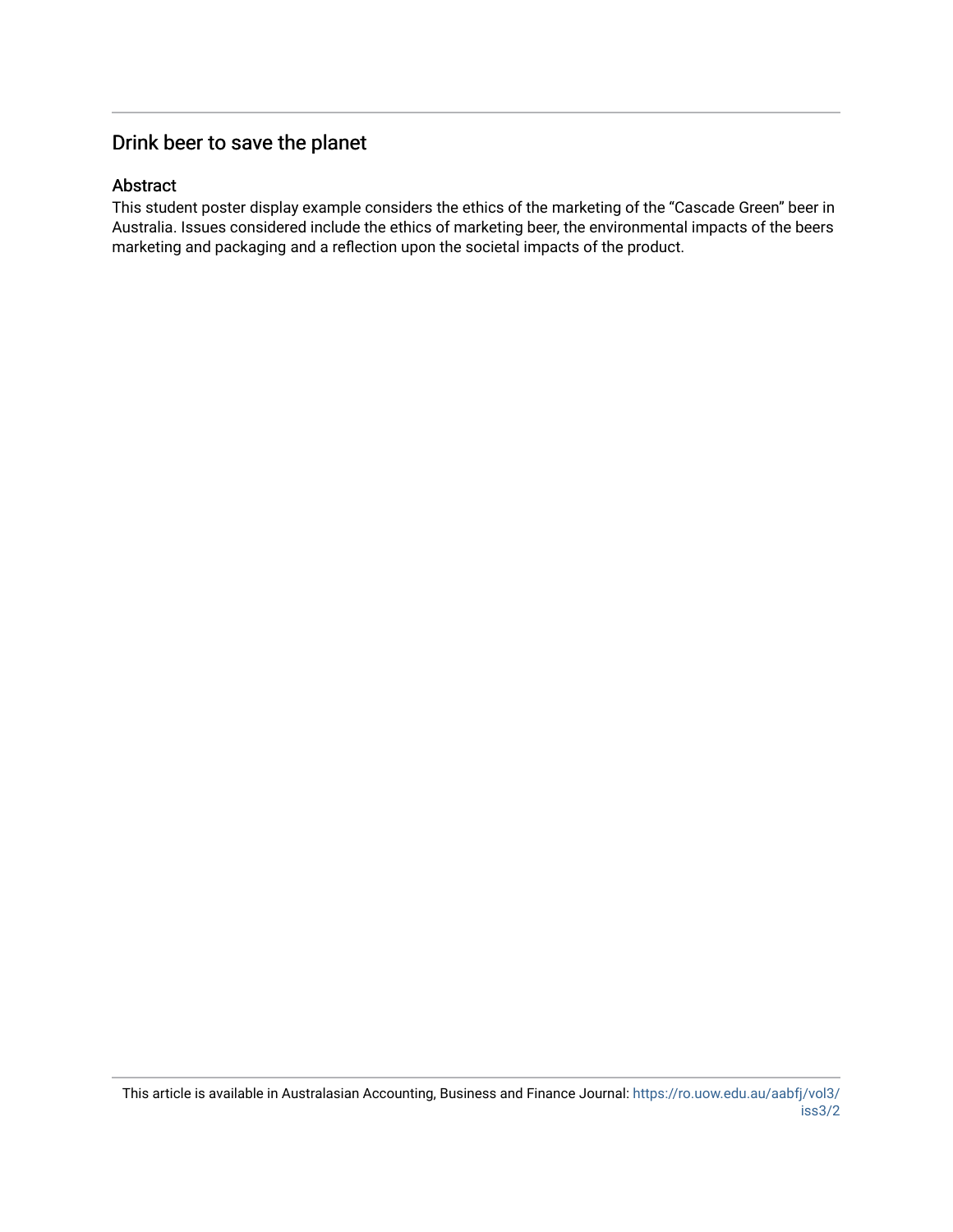

*The Australasian Accounting Business & Finance Journal, Special Issue on 2009 Marketing Ethics Students' Poster Display. Barfield; Mallate; Boyle; Metusela & Bartlett: Drink Beer to Save the Planet. Vol.3, No. 3, 2009. Page 2.*

# **Drink beer to save the planet**

#### **Lauren Barfield; Chris Mallate; Rachel Boyle; Lorelle Metusela; Barnaby Bartlett.**

#### **Abstract.**

This student poster display example considers the ethics of the marketing of the "Cascade Green" beer in Australia. Issues considered include the ethics of marketing beer, the environmental impacts of the beers marketing and packaging and a reflection upon the societal impacts of the product.

*Keywords: Social responsibility; marketing ethics; student poster*:



*Photo courtesy of Media Unit, University of Wollongong. Some art on this poster is sourced from http://www.cascadegreen.com.au/default.aspx Reproduction of the artworks included in the student posters is used in accordance with the Criticism and Review aspects of Fair Dealing (section 41 of the Copyright Act 1968).* 

### **How Cascade Green Got its Name**

- -All ink used is two-toned and biodegradable.
- -All cartons are 100% recyclable.
- -All glass is lightweight and contains the highest available recyclable content (minimum of 50%).
- -All ingredients are from local producers, which minimises transport and environmental costs.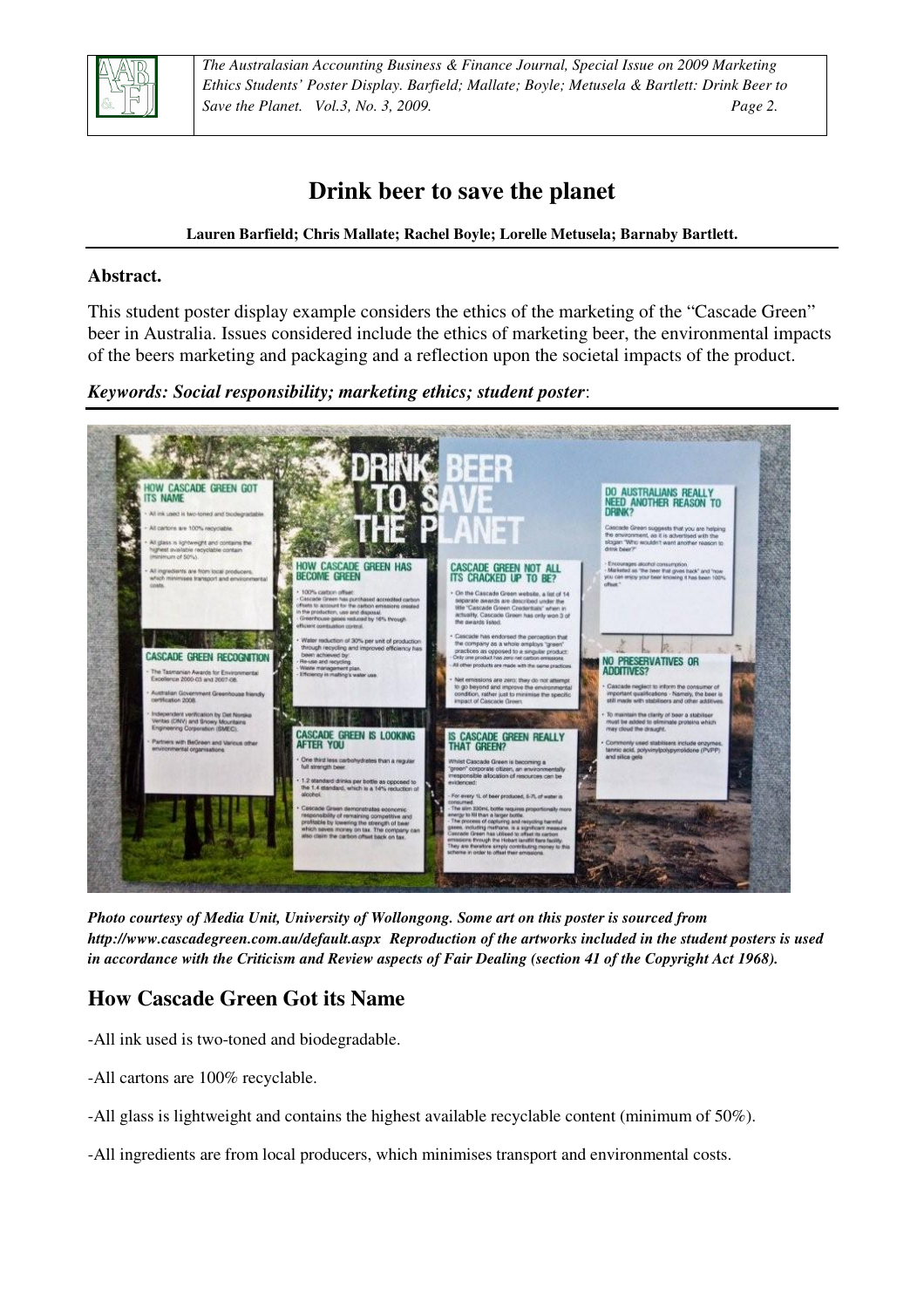

*The Australasian Accounting Business & Finance Journal, Special Issue on 2009 Marketing Ethics Students' Poster Display. Barfield; Mallate; Boyle; Metusela & Bartlett: Drink Beer to Save the Planet. Vol.3, No. 3, 2009. Page 3.*

## **Cascade Green Recognition**

-The Tasmanian Awards for Environmental Excellence 2000-03 and 2007-08.

-Australian Government Greenhouse friendly certification 2008.

-Independent verification by Det Norske Veritas (DNV) and Snowy Mountains Engineering Corporation (SMEC).

-Partners with BeGreen and various other environmental organisations.

### **How Cascade Green has Become Green**

-100% carbon offset.

-Cascade Green has purchased accredited carbon offsets to account for the carbon emissions created in the production, use and disposal of product.

-Water reduction of 30% per unit of production through recycling and improved efficiency has been achieved by:

-Re-use and recycling

-Waste management plan

-Efficiency in malting's water use.

### **Cascade Green is Looking After You**

-One third less carbohydrates than a regular full strength beer

-1.2 standard drinks per bottle (alcohol content) as opposed to the 1.4% standard beer content, which is a 14% reduction in alcohol

-Cascade Green demonstrates economic responsibility in remaining competitive and profitable by lowering the strength of beer which saves money on tax. The company can also claim the carbon offset credit.

### **Cascade Green Not all it's Cracked up to be?**

-Net emissions are zero: they do not attempt to go beyond this and improve the environmental condition, rather just to minimise the specific impact of Cascade Green.

### **Is Cascade Green Really that Green?**

-Whilst Cascade is becoming a "green" corporate citizen, an environmentally irresponsible allocation of resources can be evidenced:

-For every 1 litre of beer produced, 5-7 litres of water are consumed.

-The slim 330ml bottle requires proportionally more energy to fill than a larger bottle.